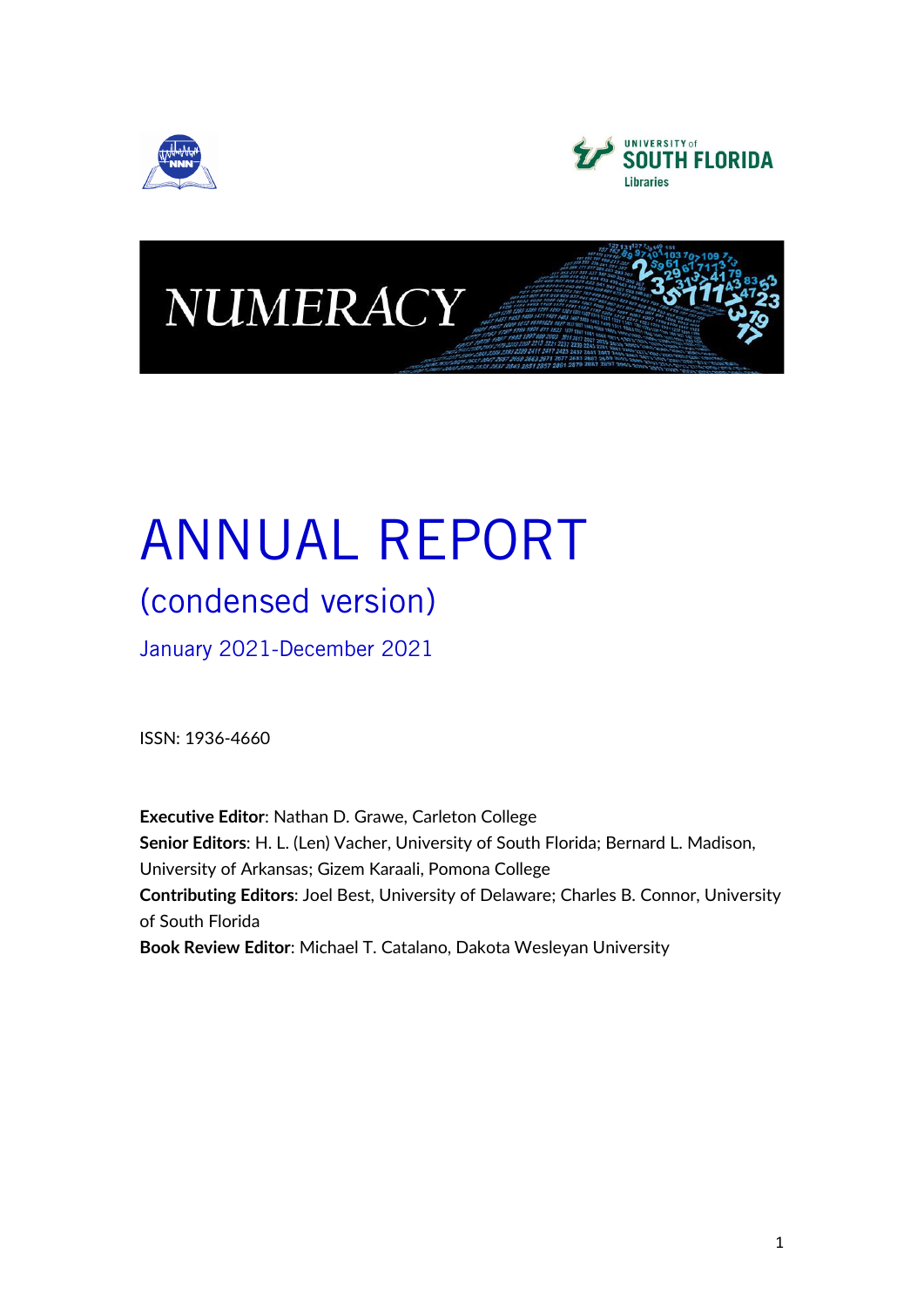#### Associate Editors:

Joel Best Stuart Boersma David M. Bressoud Michael T. Catalano Natalie Delia Deckard Helen Forgasz Vera Frith Iddo Gal Eric C. Gaze Cinnamon Hillyard

Roger W. Hoerl David Lane Emily Decker Lardner Annamaria Lusardi Neil Lutsky Bernard L. Madison Cathryn A. Manduca Betty Mayfield Aaron Montgomery Milo Schield

Stephen A. Schellenberg Alla Sikorskii Benjamin B. Steele Donna L. Sundre Corrine Taylor Frank Wang Jennifer Wenner Laura R. Wetzel Shelly Wismath

### Contact Information

#### Editorial:

**Executive Editor**: Nathan D. Grawe, Carleton College, [ngrawe@carleton.edu](mailto:ngrawe@carleton.edu) Senior Editors: H. L. (Len) Vacher, University of South Florida, [vacher@cas.usf.edu;](mailto:vacher@cas.usf.edu) Bernard L. Madison, [bmadison@uark.edu;](mailto:bmadison@uark.edu) Gizem Karaali, Pomona College, [gizem.karaali@pomona.edu](mailto:gizem.karaali@pomona.edu)